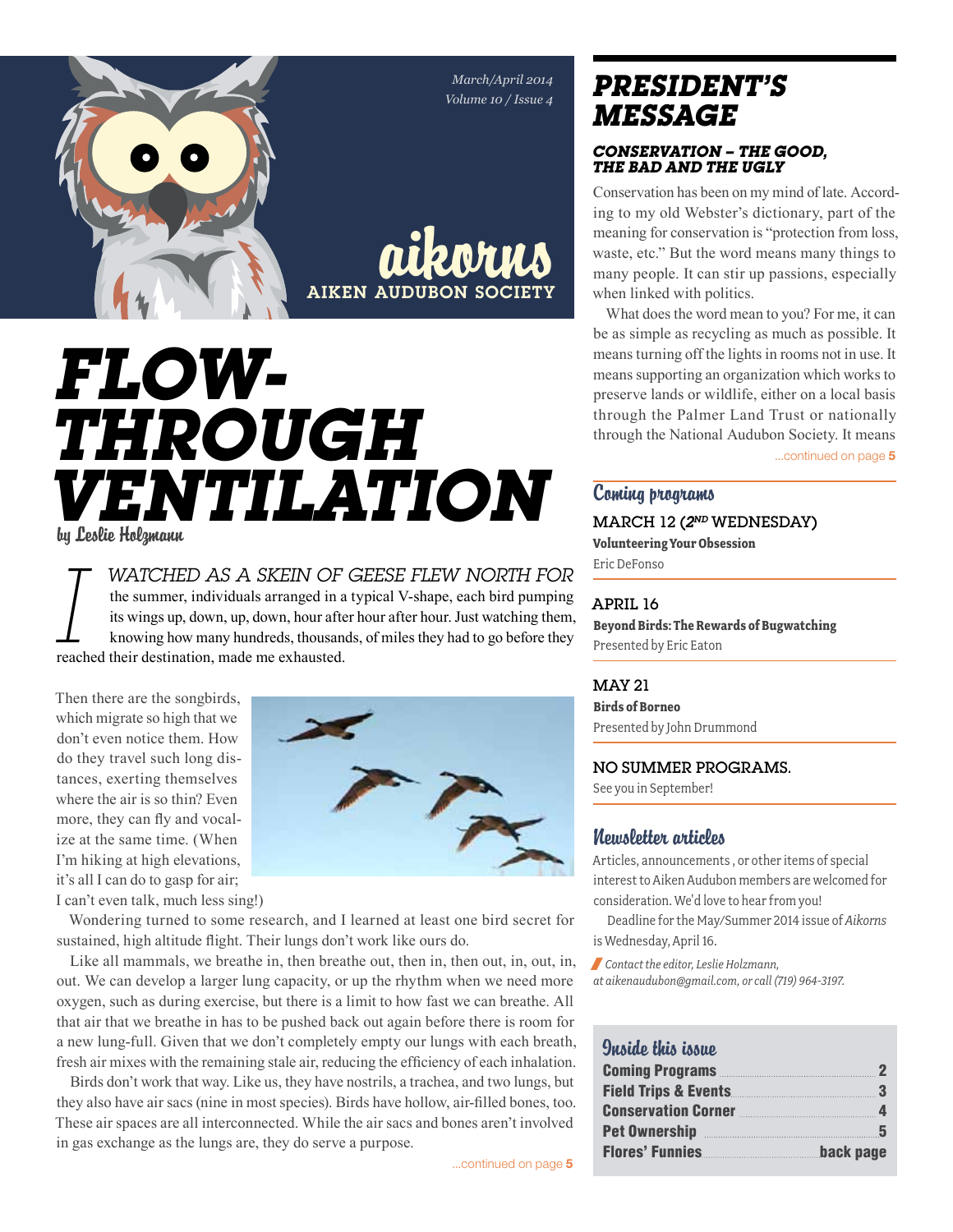## *March 12 / Eric DeFonso Volunteering Your Passion*

*In 2011, Eric DeFonso spent six months Volunteering for conservation*  organizations, nature reserves, and ecolodges throughout Ecuador, Peru, and Brazil. More than just indulging his own interest in birdwatching, he wanted to use this opportunity to give something back to the birds that have so greatly enriched his life over the years.

In both the Amazon and the Mata Atlantica of southeastern Brazil, Eric arranged to spend months assisting in conservation efforts and learning the workings of ecologically-based tourism. Although considerable planning and pre-arrangement was required to bring this year to life, he discovered a new mode of adventure travel, one that expanded his awareness of the magic of rainforests as well as the severe challenges they face towards their preservation. In this presentation he will discuss the wildlife monitoring projects he worked on, agro-forestry, his bird-guiding and surveying efforts, and more.

Eric began birdwatching 20 years ago as a casual hobby, but his interest has now turned into a consuming passion. He has a Masters degree in Atmospheric Science from the University of California, Davis, and worked in the private sector in computing for several years before changing course and following his love of birds wherever it leads him. He has since become a certified Master Naturalist for the City of Fort Collins, served on the Board of Directors for Fort Collins Audubon, and worked as a volunteer educational bird handler at the Rocky Mountain Raptor Program. Currently he works as a seasonal field biologist for the Rocky Mountain Bird Observatory. In addition to photography he also has become an experienced nature-sound recordist. His recordings can be heard online at xeno-canto.org and at the website for Cornell's Macaulay Library of Natural Sound.

## *april 16 / Eric Eaton Beyond birDs: The rewards of bugwatching*



*Greater Angle-wing Katydid*

## *Insects are wildlife, too! We may consider most*  insects to be garden-eating, garbage-infesting, blood-sucking pests, but the truth is the overwhelming majority are vital to our lives, and the cornerstones of healthy habitats.

While we have traditionally neglected to look at insects the way we watch birds, that culture is changing. Butterflies, dragonflies, and even tiger beetles are rising in popularity among naturalists. Sure, there are barriers to "bugwatching," like needing different equipment, and changing one's search image, but the rewards are well worth the effort and minor inconvenience. Insects are beautiful, diverse, and the chances of making new discoveries about them is vastly greater

than it is with any other organism. Please join us for a rare look at some of Colorado's most watchable "bugs," and an entertaining explanation.

Eric R. Eaton is principal author of the *Kaufman Field Guide to Insects of North America*. He has also been published in *Birds & Blooms*, *Ranger Rick*, *Missouri Conservationist*, *Orion*, and other popular journals.

Aiken Audubon programs are free and open to the public. They are held at the Colorado State Division of Wildlife building located at 4255 Sinton Road. Coffee and socializing is at 6:30 pm and programs begin at 7 pm. Please use the back entrance. *Note:* Sinton Road runs parallel to I-25 on the east side, between Garden of the Gods Road and Fillmore Street.

## Aiken Audubon Board Members

President Christine Bucher (719) 596-2916 baccab@aol.com

#### Vice President

Frank Dodge (719) 548-9863

**SECRETARY** Risë Foster-Bruder (719) 282-7877

**TREASURER** Gary Conover (719) 635-2505 gary1gc@yahoo.com

#### Program Chair

Deborah Barnes-Shankster (303) 947-0566 kfoopooh@yahoo.com

Conservation Chair

Jackie Heyda (719) 487-8485

#### PUBLICITY CHAIR

Christine Bucher (719) 596-2916 baccab@aol.com

Education Chair Position Open

Field Trips Mel Goff melgoff@comcast.net

#### Aikorns Editor/Web

Leslie Holzmann (719) 964-3197 aikenaudubon@gmail.com

> **HOSPITALITY** Position Open

Christmas Count Tyler Stuart (719) 661-9308 tylerhstuart@gmail.com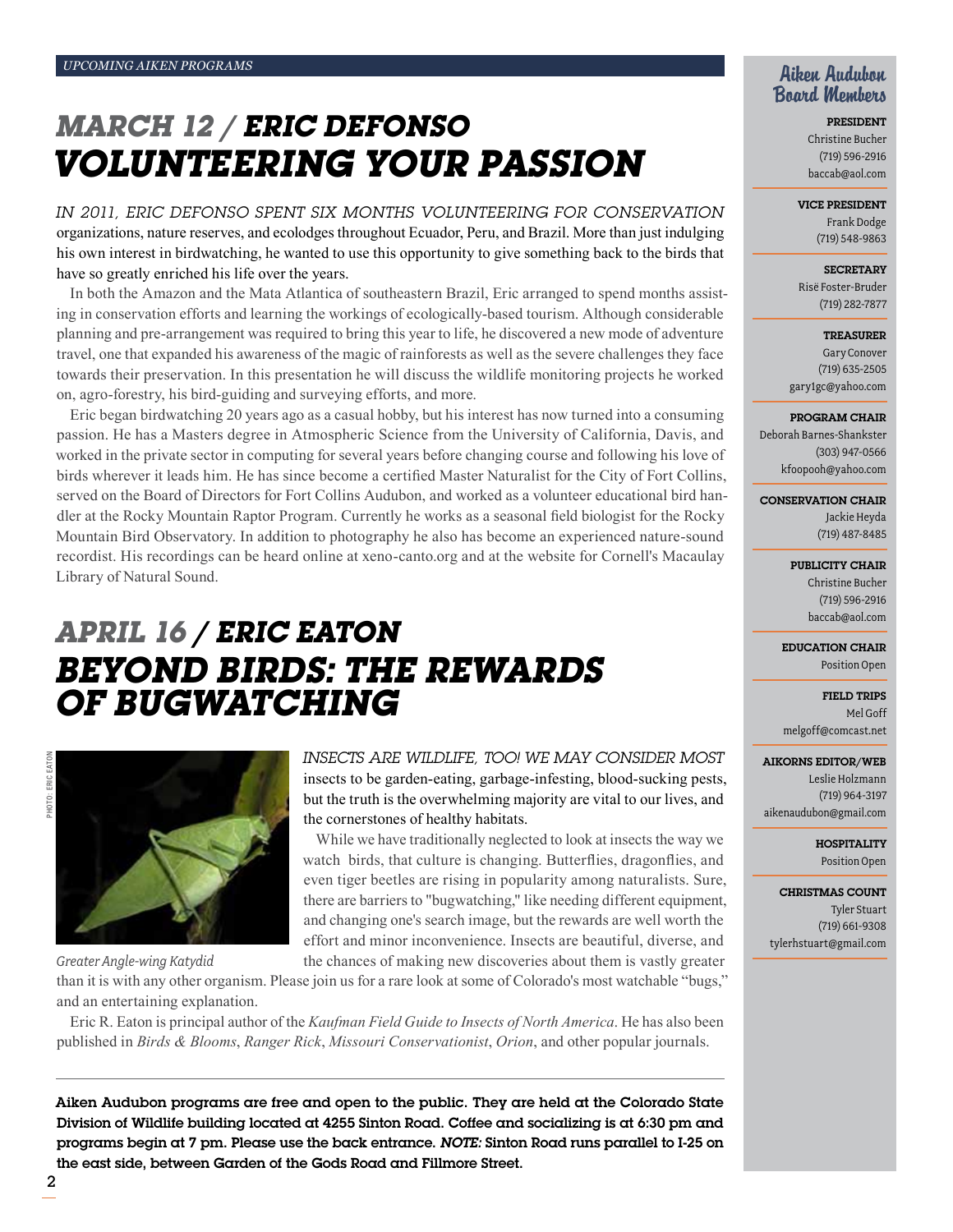## Aiken Audubon Field Trips & Events

Everyone is welcome on Aiken field trips, regardless of experience level or membership in Audubon. Contact trip leader for details and to let them know you are coming. Don't forget to pack your binoculars, scope (if you have one), field guide, water, snack or lunch, hat, rain gear, sun screen, bug spray, camera(?), and some gas money for the drivers. No dogs are allowed on Aiken trips.

*Note:* In cases of extreme weather, trips may be cancelled. If this might be a possibility, please contact the trip leader an hour before the scheduled meeting time. To receive e-mailed reminders of upcoming field trips and notices of last-minute cancellations, send your name and e-mail address to AikenAudubon@gmail.com.

## *Sunday, March 2, 9 – 11:30 am Bluebird "Hunt" at Turkey Creek Ranch*

Last year we were greeted by hundreds of Western, Eastern, and Mountain Bluebirds at Turkey Creek Ranch. Hopefully they'll all be there this year too.

We also saw Ladderback and Hairy Woodpeckers, Northern Flickers, Steller's Jays, many Western Scrub-Jays, Kestrels and Red-tailed Hawks. Additional birds included Townsend's Solitaires, Dark-eyed Juncos, and one lone American Goldfinch.



When everyone has arrived, we'll drive to the north end of the property to the large meadows where the birds are often seen. After searching the north end, we'll walk through the south meadows and the archery range.

Dress in layers for the Colorado March weather, bring water, and plan for a fun morning.

Directions: Go south of Colorado Springs on CO Hwy 115. The entrance to TCR is 10 miles south of the main gate to Fort Carson (also the main entrance to Cheyenne Mountain State Park). Turn left off CO Hwy 115 and follow the entrance road to the "T" at the horse stables. Turn right and you will see the main picnic area and parking.

For more information and to sign up, contact leaders Mel and Jeanne Goff, melgoff@comcast.net, 719-591-1155 (home).

## *Monday – Friday, March 24 – 28, 9AM – 3PM Spring break nature camp*

This event is sponsored by Fountain Creek and Bear Creek Nature Centers, and is listed here for your information.

Children  $1<sup>st</sup>$  through  $5<sup>th</sup>$  grades will discover the world around them through playtime in the woods, building forts, fishing, games and how to be stewards of the environment. Limited spots available! For information, visit http://adm.elpasoco.com/CommunityServices/ RecandCulturalSvc/Pages/NatureCamp.aspx or call (719) 520-6745.



### *Saturday, April 12, 8am Kettle Creek Lakes*

Come enjoy a spring morning on this easy walk on the Air Force Academy property. You never know what will turn up.

Take Academy Blvd. north to the South Gate entrance to the academy. Just before you get to the academy entrance you will turn right (north) on Airfield Road. Go to the end of the road and park; we'll meet there.

Contact trip leader Risë Foster-Bruder at riserefb@comcast.net for more information and to sign up.

#### *Wednesday, May 7, 8 am – early afternoon Chico Basin Ranch*

John Drummond will lead this spring migration trip to Chico Basin. In addition to migrants, other Chico specialties include thrashers, quail, towhees, waterfowl, raptors, woodpeckers, shrikes, and more.

Scopes are very helpful for viewing the ponds. Bring a two-way radio if you have one.

To carpool, meet at the Woodmen & I-25 Park-n-Ride at 7am sharp, or join the group at the Hanover fire station on Peyton Hwy. at 7:45. The trip ends after lunch. Bring a snack or lunch to be eaten while birding.

Reservations required; trip limited to 16 birders. (There will also be a waiting list.) There is a \$10 fee to bird at the ranch (\$15 if the group numbers fewer than 5). Contact Mel Goff at melgoff@comcast. net for more information and to sign up.

### *Sunday, May 18 Private Property Tour*

Save the date for this trip with Dave Elwonger. Details tbd.

## More trips online!

For the latest information on field trips and events: **www.AikenAudubon.com**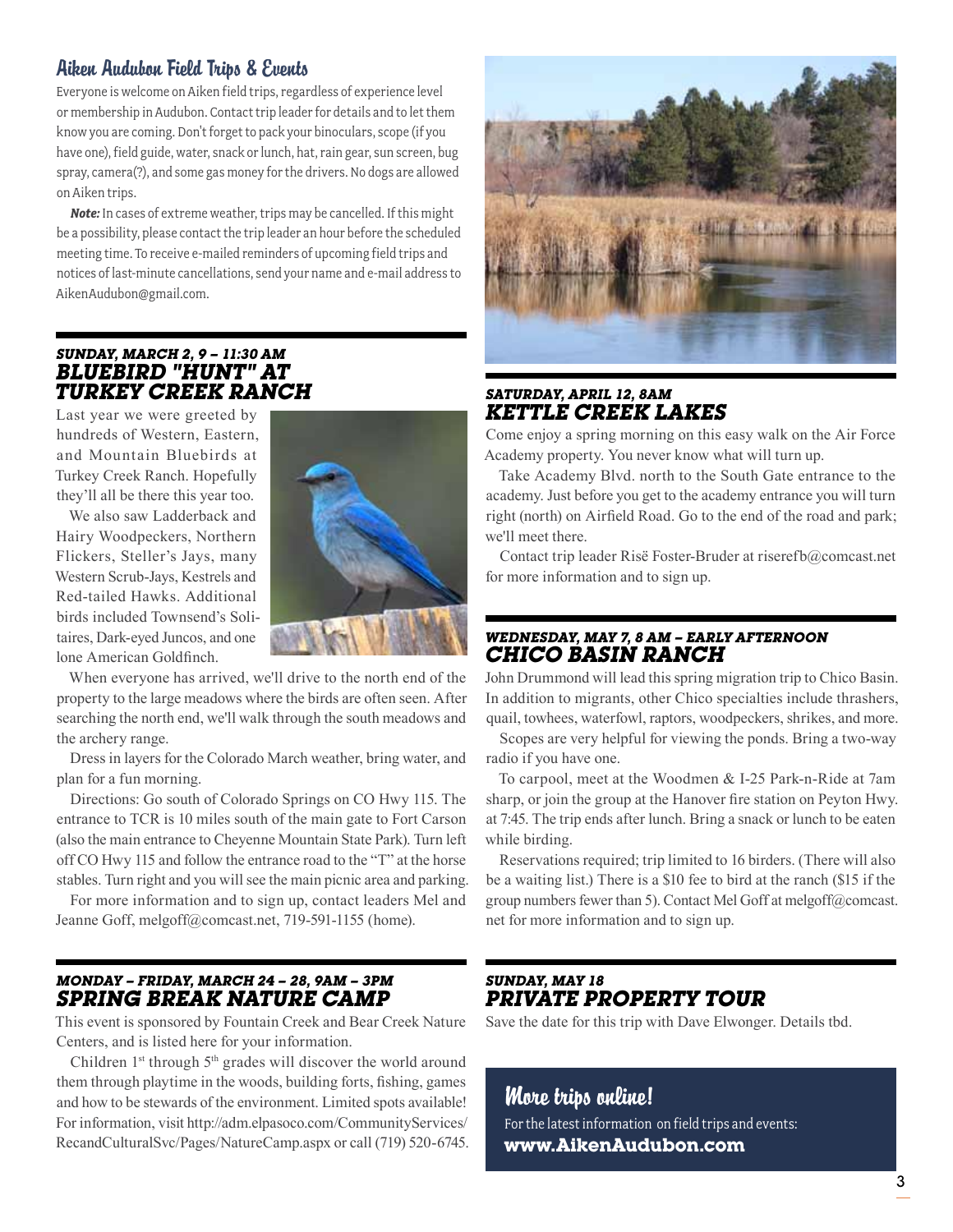## *Audubon rockies Monitoring 2014 colorado Legislative Session*

by Jackie Heyda

### *Audubon Rockies appreciates the support from all Colorado*

Audubon groups and looks forward to working together to support policy action in Colorado for the birds, wildlife, habitats and future generations. To that end, they have contracted with Jennifer Boulton to be Audubon's policy lobbyist for the 2014 Colorado legislative session.

Here are a few of the bills that are coming up in this year's session:

#### *Water bills:*

- A water conservation bill that will focus on low flow fixtures (toilets and shower heads, but not dishwashers)
- Streamline the point of diversion for those impacted by floods (such as where the water has jumped banks)
- A bill to try and prevent NGOs from participating in water court proceedings (only water right holders would be able to object). We will object to this.

#### *Energy Efficiency Bills*

- Issues surrounding renewable energy versus fossil fuels
- Bill (s) trying to increase the local ability to influence oil and gas development
- Incorporation of large-scale hydroelectric into the renewable energy standard (currently, they don't get extra credit in the energy standards).

As the legislative season progresses, Audubon Rockies plans to send a Colorado policy report, prepared by Jennifer Boulton.

## *The Sagebrush Ecosystem*



AUDUBON ROCKIES-The unbroken Sagebrush country that provides crucial habitat for the Greater and Gunnison Sage-grouse is one of the most aweinspiring landscapes of the Rocky Mountain West. The sage encompasses approximately 120 million acres and stretches from eastern Washington to

central Wyoming and down to northern New Mexico and Arizona. It is home to a plethora of species, including 297 species of birds, 87 species of mammals, and 63 fish species.

This fertile but fragile landscape has been fragmented, degraded, and, in some areas, completely eliminated by many different human activities. By some accounts, the sage-brush steppe habitat has declined by 50 percent from its levels just a century ago.

Learn More About the Sagebrush Ecosystem at http://conservation.audubon.org/ sagebrush-ecosystem.



## *Hummingbirds at Home—*

#### *Audubon's New Citizen Science Project*

Every spring we eagerly await the arrival of our beloved hummingbirds. They visit our yards to breed, looking for nectar from our gardens and feeders. They captivate us with their magical feats of flights and their showy colors. The Continental US is breeding home to 14 species, with a few others making rare appearances.

Recent science reports that flowers are blooming earlier and earlier, due to climate change. The impact on migrating and breeding hummingbirds is unknown.

Launching on April 10, a family-friendly program—"Hummingbirds at Home"—will allow you to log hummingbird sightings, as well as the flowering plants and feeders they visit, with free mobile technology or on desktop computers. You can also view hummingbird sightings online in real time. The data collected will allow scientists to better understand how hummingbirds are impacted by feeders, non-native nectar sources in gardens, shifting flowering times and climate change.

To get started visit Audubon's website at audubon.org/citizenscience and click on "Hummingbirds at Home."



Better for Cats. Better for Birds. Better fo

In the U.S., free-roaming domestic cats kill an estimated 1.4-3.7 billion birds and 6.9-20.7 billion mammals. For perspective, consider that 1.4 billion is equivalent to the entire human population of China, the most populous country in the world.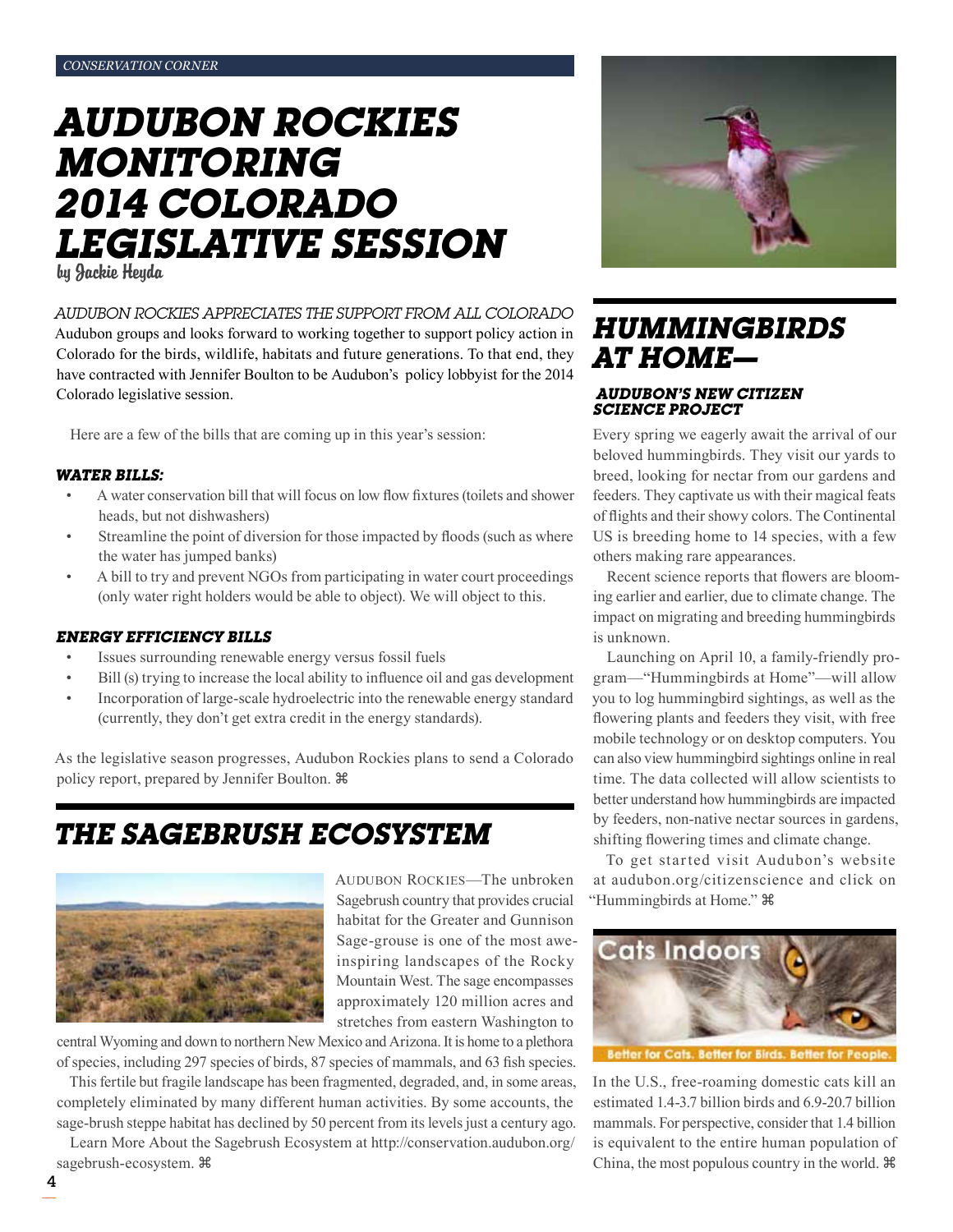## Flow-through Ventilation, cont'd from front page...

#### President's Message, continued from front page

When a bird inhales, air goes to the "incoming" air sacs (in the body) and the lungs, while the air already in the lungs moves to the "outgoing" air sacs (in the head). When the bird exhales, the air in the incoming sacs moves to the lungs, while the air in the outgoing sacs is expelled through the nostrils. Inhale again, new air enters the lungs and incoming sacs, while stale air moves to the outgoing sac. Exhale, and the lungs get the fresh air waiting in the body's air sacs, while the stale air all goes out through the nostrils. Thus



it takes two breathes to move air all the way through the system.

You can see how it works in this simple graphic (courtesy of WikiCommons):

The benefit of this arrangement is that air moves in a circle, rather than back and forth. Both inhaling and exhaling bring a full load of fresh air to the lungs. In fact, it's almost a continuous flow, allowing much more oxygen to be absorbed and carbon dioxide to be eliminated.

To add to a bird's respiratory effectiveness, its air capillaries are ten to a hundred times smaller than our alveoli, with thinner membranes, allowing for more efficient gas exchange.

Interestingly, birds also lack a diaphragm. Rather, they use contractions their rib muscle to contract and expand their lungs and air sacs.

This "flow-through ventilation" also helps explain how birds can call while flying, or sing so long without seeming to stop for a breath. Because they can control their lungs and air sacs independently, they can breathe in and out at the same time. When expert musicians practice "circular breathing," they're merely mimicking what the birds have been doing for ages.

This respiratory system is so efficient that birds breathe much more slowly than mammals of comparable size. No wonder they can perform such amazing physical feats!

responsible pet ownership by keeping cats indoors and dogs on leashes when visiting parks and open spaces.

It can also mean getting involved more actively. You can sign up for any number of "action alerts" that let you know what is happening on the state level or the national level, with any number of bills which could affect our wildlife and our wild lands. Jackie Heyda, our Conservation Chair, can help you if you are interested in participating in this way. She can also provide guidance on how to contact our elected officials.

On the state level, there are additional ways to get involved. The Audubon Colorado Council has a conservation committee that still needs participants. Did you know that Colorado is in the midst of creating the Colorado Water Plan, which will attempt to balance the statewide gap between water supply and water demand? The health and sustainability of our streams and rivers must be protected. This could affect areas where you bird on a regular basis. You can get involved by attending public meetings for the Basin Roundtables. Contact me for more information.

Ultimately, as birders we should all be involved in some way with conservation. When we care for the wild life and the environment surrounding us, we protect the spaces and the birds we love. I encourage you to get involved at whatever level is most comfortable to you.

Happy Birding!

Christine A. Bucher, **Aiken Audubon President**

## *Responsible Pet Ownership* by Christine Bucher

That does responsible pet ownership mean for birders? Most of us are aware of the importance of keeping domestic cats indoors. The American Bird Conservancy works to educate cat owners about the benefits to both cats and wildlife—including birds—through their "Cats Indoors" program. You can visit their website at abcbirds. org for more information, including downloadable brochures.



But, have you considered what responsible dog ownership entails? How many times have you walked through a city or county park and seen dogs running off leash? What do you do? What is the law concerning off-leash dogs?

In the City of Colorado Springs and in El Paso County, dog owners are required to keep their dogs on leash except in designated off-leash areas, including at Garden of the Gods, Palmer Park and Red Rock Canyon Open Space. There are also fenced dog parks, such as the popular one at Bear Creek Regional Park. The City of Colorado Springs website under

the "Parks" link at springsgov.com provides detailed information on rules and locations.

The El Paso County Division of Animal Law Enforcement provides animal control services in the cities of Colorado Springs, Fountain and Monument, and in areas of unincorporated El Paso County. Their primary function is to enforce the law regarding domesticated animals. If you have concerns or questions, contact them at (719) 473-1741.

So, if you are out birding and see off leash dogs, what should you do? Consider safety first. Do the dogs seem aggressive? What about the owner? Do you feel comfortable approaching the owner and reminding them of the leash laws? You may not win all the battles, but with a gentle approach and a bit of education, we can make all of our county and city parks an enjoyable place for everyone in the community to use.